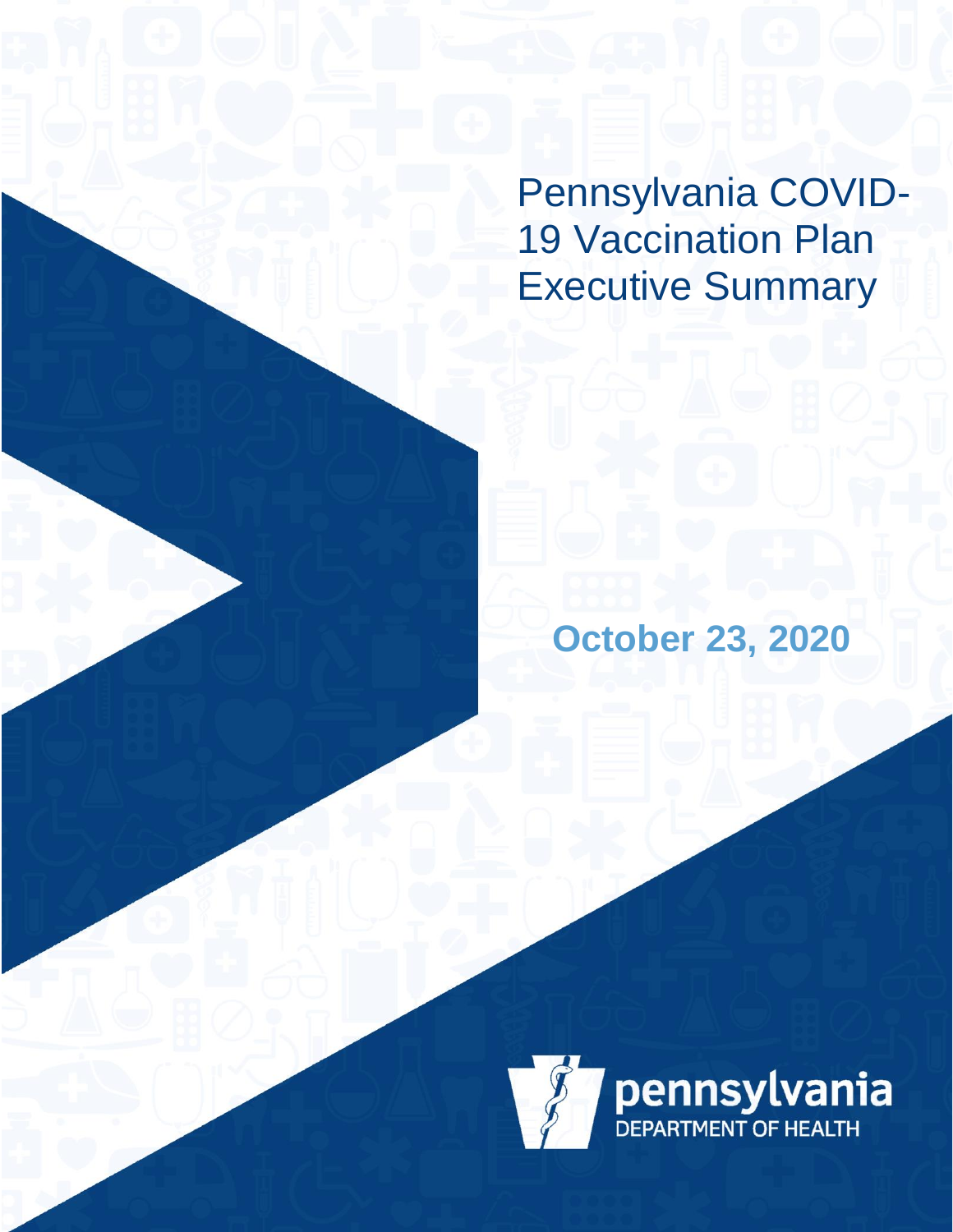# Executive Summary

Immunization with a safe and effective COVID-19 vaccine is a critical component of the United States' strategy to reduce COVID-19-related illnesses, hospitalizations, and deaths and to help restore societal functioning. The goal of the Pennsylvania Department of Health (DOH) is to have enough COVID-19 vaccine for all people in the state who wish to be vaccinated. Early in the COVID-19 Vaccination Program, there will likely be a limited supply of COVID-19 vaccine, and anticipated vaccination efforts will focus on those critical to the response, providing direct care, and maintaining societal function, as well as those at highest risk for developing severe illness from COVID-19.

This document serves as an overview of the distribution and administration of the COVID-19 vaccine.  Utilizing the public and private partnerships established in the commonwealth will greatly increase the effectiveness of vaccine distribution.  Through existing memoranda of agreement (MOAs) with pharmacies and the establishment of COVID-19 Provider Agreements, it is estimated that many residents will be in a reasonable proximity to sites providing COVID-19 vaccinations.  

## **Critical Populations**

Under the guidance of the CDC, DOH will be implementing a three-phased approach in its mass vaccination program. The department is anticipating an extremely limited number of doses in the beginning of its vaccination program, and as a result, will focus its efforts on Healthcare Personnel, First Responders, Critical Workers and individuals with high-risk conditions (Phase 1A). Once more vaccine becomes available, the department will expand its vaccine distribution to additional healthcare providers, people at higher risk and critical workers (Phase 1B). In Phase 2 of this plan, larger numbers of doses will be available and supply will likely meet demand; this phase will focus on those involved in broader healthcare administration, those with barriers to access to care, those contributing to the maintenance of core societal functions and those at elevated risk due to working or living conditions. Phase 3 will focus on the populations not identified in Phases 1 and 2. The department will utilize all available resources in identifying, estimating and locating COVID-19 critical populations. It's anticipated DOH will rely heavily on the CDC's Tiberius software in order to identify relevant data. DOH also plans to utilize Hospital Reports, Nursing Home Reports, Local Health Departments, Healthcare Coalitions and External Partners to identify more specific subpopulation sets.

## **Vaccine Provider Enrollment**

The department will utilize a three-phased recruiting and enrollment approach for vaccination providers. Phase 1 is currently under way and focuses on hospitals, Federally Qualified Health Centers, County and Municipal Health Departments, and DOH State Health Centers. Phases 2 and 3 will be expanded to existing Vaccines for Children (VFC) and non-VFC providers and pharmacies throughout the commonwealth.